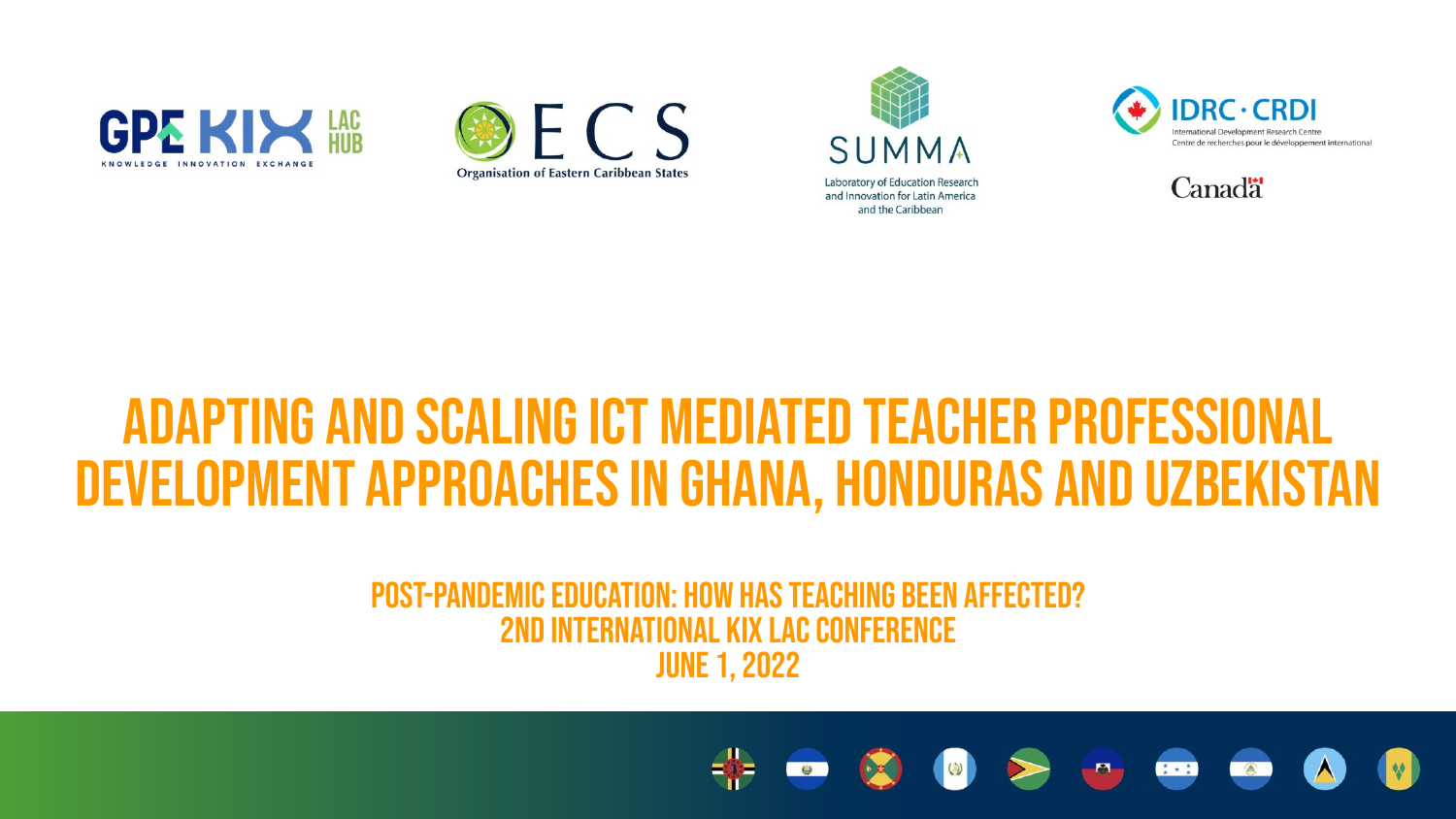## Lessons from the pandemic:

- 1. More than learning loss recognizing learning gains<br>2. More than just learning wider education issues as a
- More than just learning wider education issues as a consequence of the pandemic
- 3. More than resilience improvements and policy and practice innovations

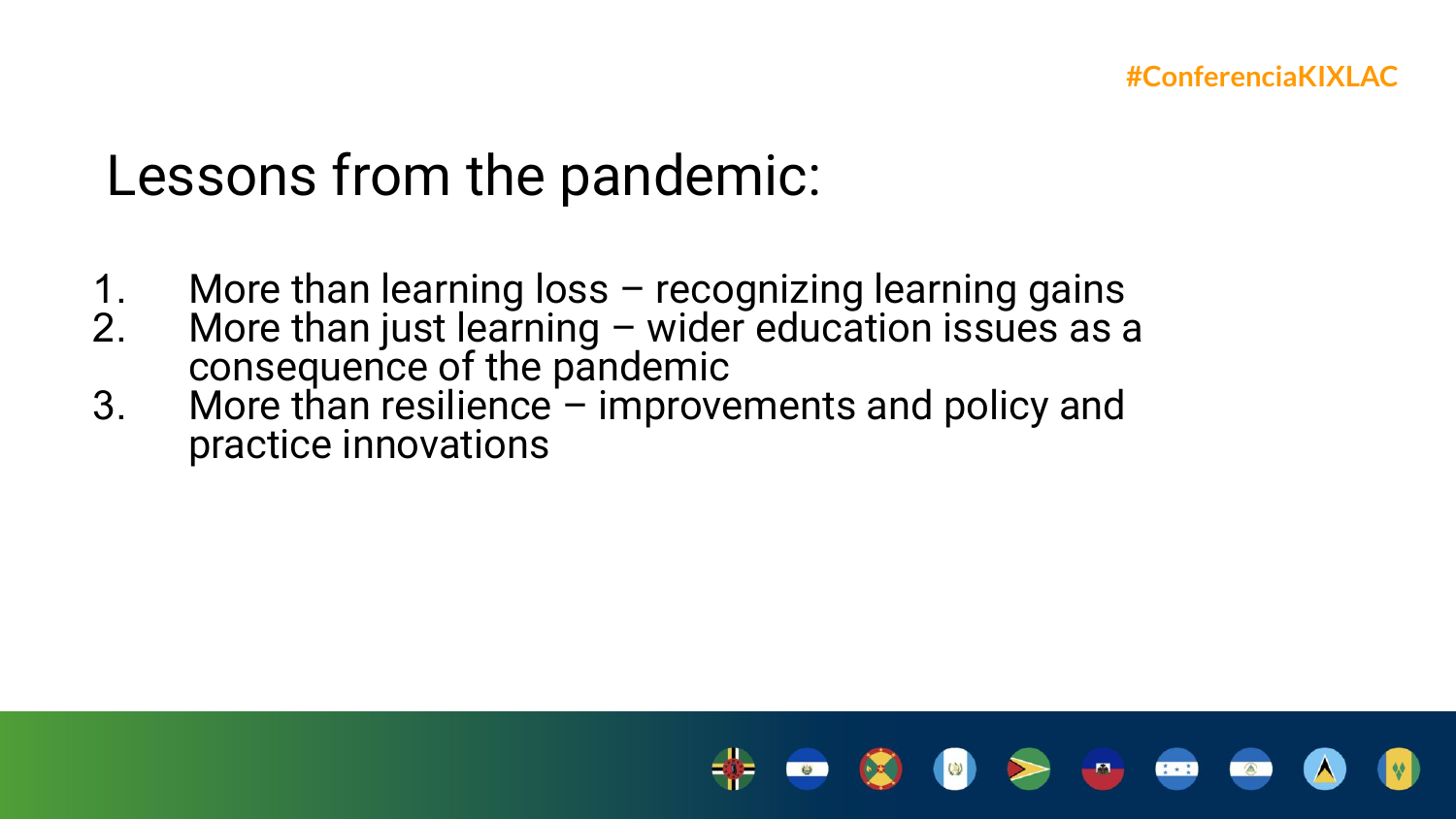# TPD@Scale approach

- **• Collaboration** between stakeholders
- Best use of **digital technologies** for TPD system
- Enable **equity** to access **quality** TPD experiences
- Dialogue and **reflection** with their **peers**
- Not a fixed model but a **conception** about TPD
- Meet **teachers' diverse needs** in specific contexts
- **• Adaptation** as a key dimension of the approach

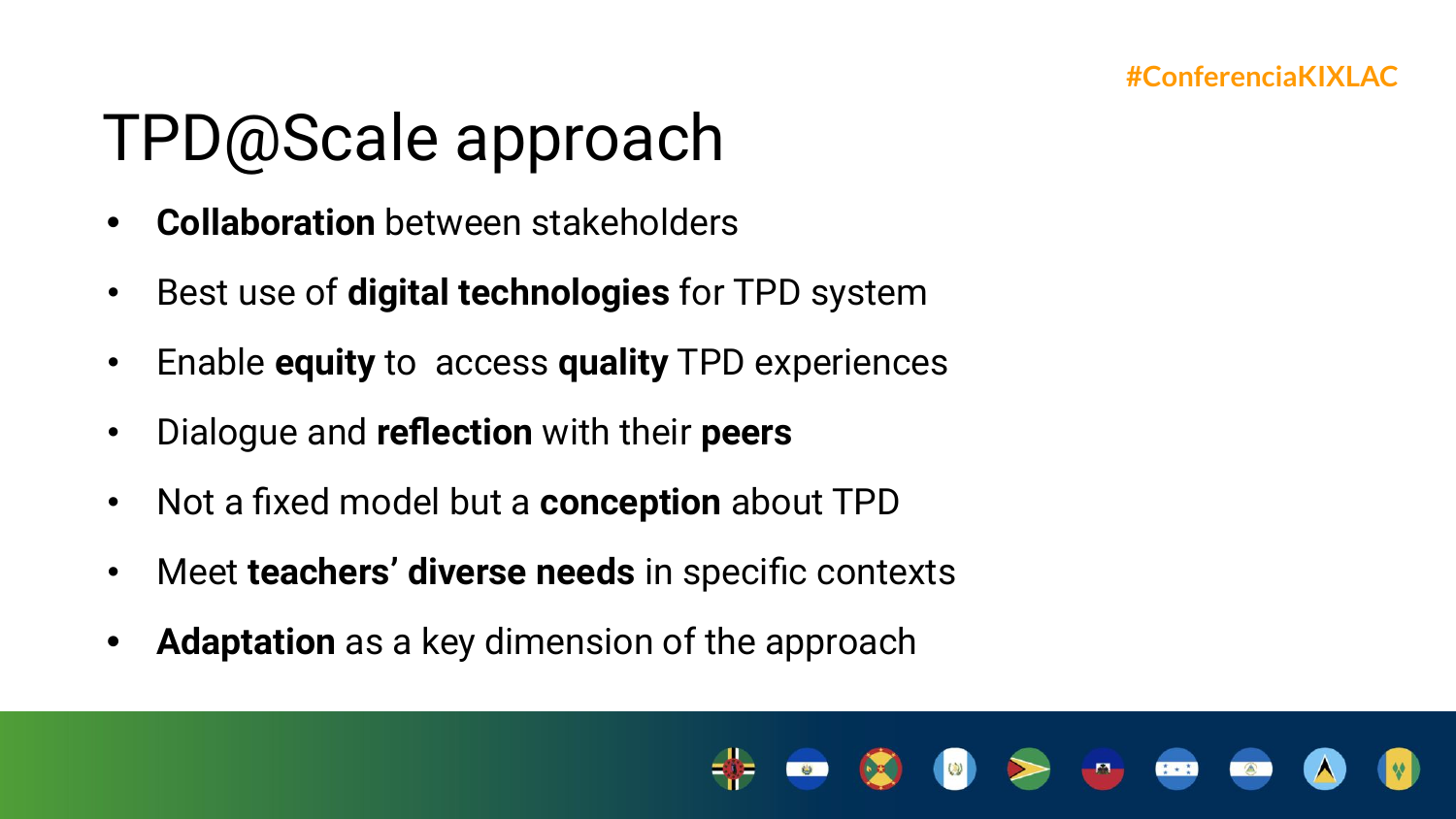#### **Constitutive order to reflect on adaptation**

National priorities in education(1<sup>st</sup>-plane) Equity/Quality/Efficiency; CPD policy, teacher standards, teacher education curricula, etc.

Institutional/organizational TPD structures (2<sup>nd</sup>-plane)

Existing TPD system, representations of teachers, teacher professional learning and digital use

Local TPD modalities (3rd-plane) Rules, facilities, routines and expectations (Opportunities that are available to localize TPD)

#### **Setting**

Interpersonal - teachers acting within the setting, use of tools.

**Intrapersonal** - teachers sense of agency, identity and trajectory

Ministries of education and national authorities

Secretaries of TPD; Universities department/regional authorities, etc.

Municipalities, schools, local coordinators, etc.

**Classroom practices** knowledge, skills, instruction etc.

Adaptation

**TPD@Scale Coalition for the Global South** 

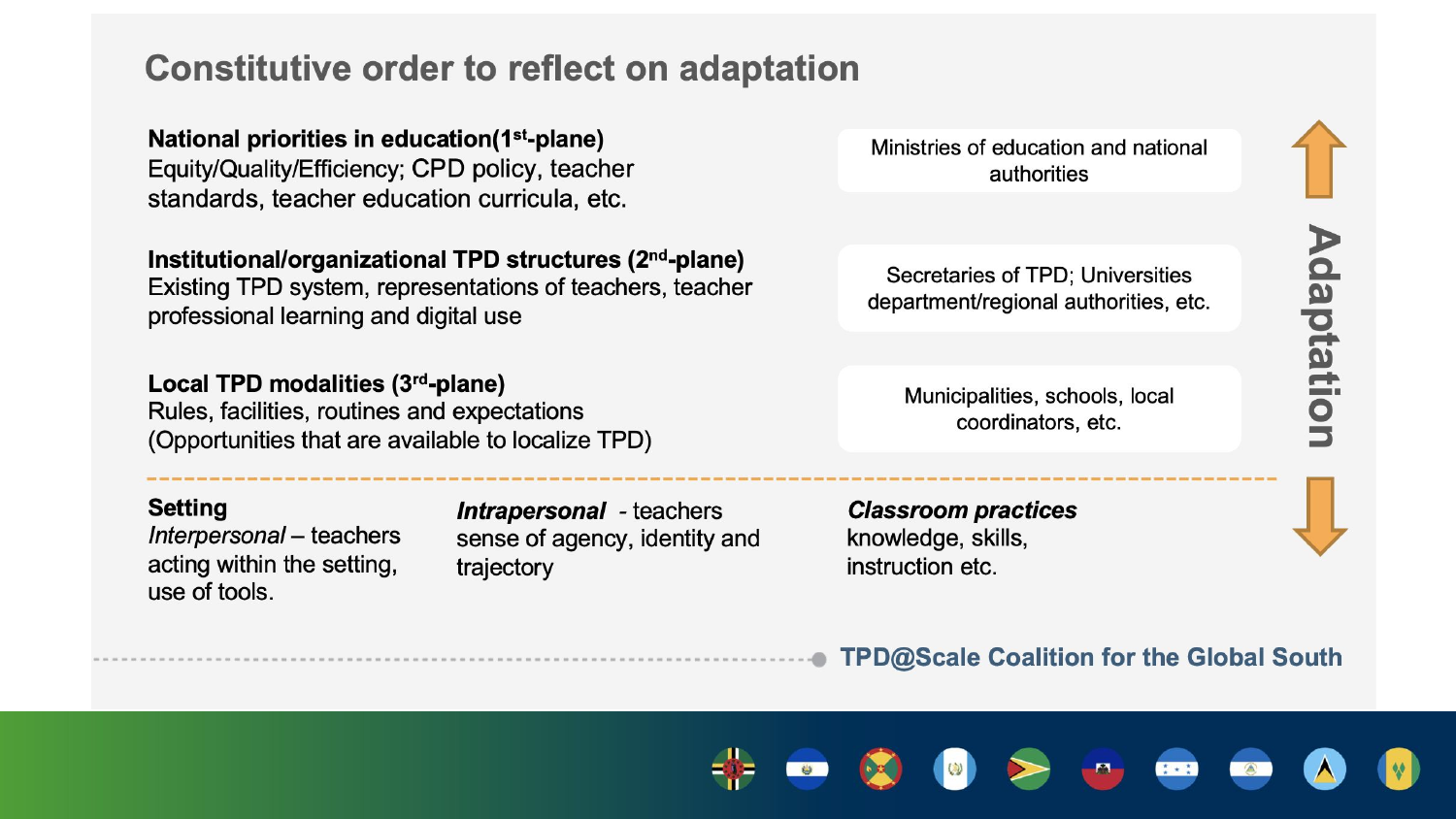#### **#ConferenciaKIXLAC**

- 1. Adaptation is a social practice -> in the practice people develop their understanding, identity and new forms of agency
- 2. Work within the existing ecosystem -> important not to become detached from the pace of change in the country
- 3. Work both vertically and horizontally in the system -> encourage ownership and sustainable change
- 4. Essential to understand the social (lived) realities of teachers -> for example in connectivity (Honduras), language (Uzbekistan), social interactions (Ghana)
- 5. Adapting within the system brings changes to the system -> a process of building capacity among the actors and organizations
- 6. Our role as outsiders in the adaptation process -> managing the tensions and expectations to make the process substantive, appropriate and contextually relevant